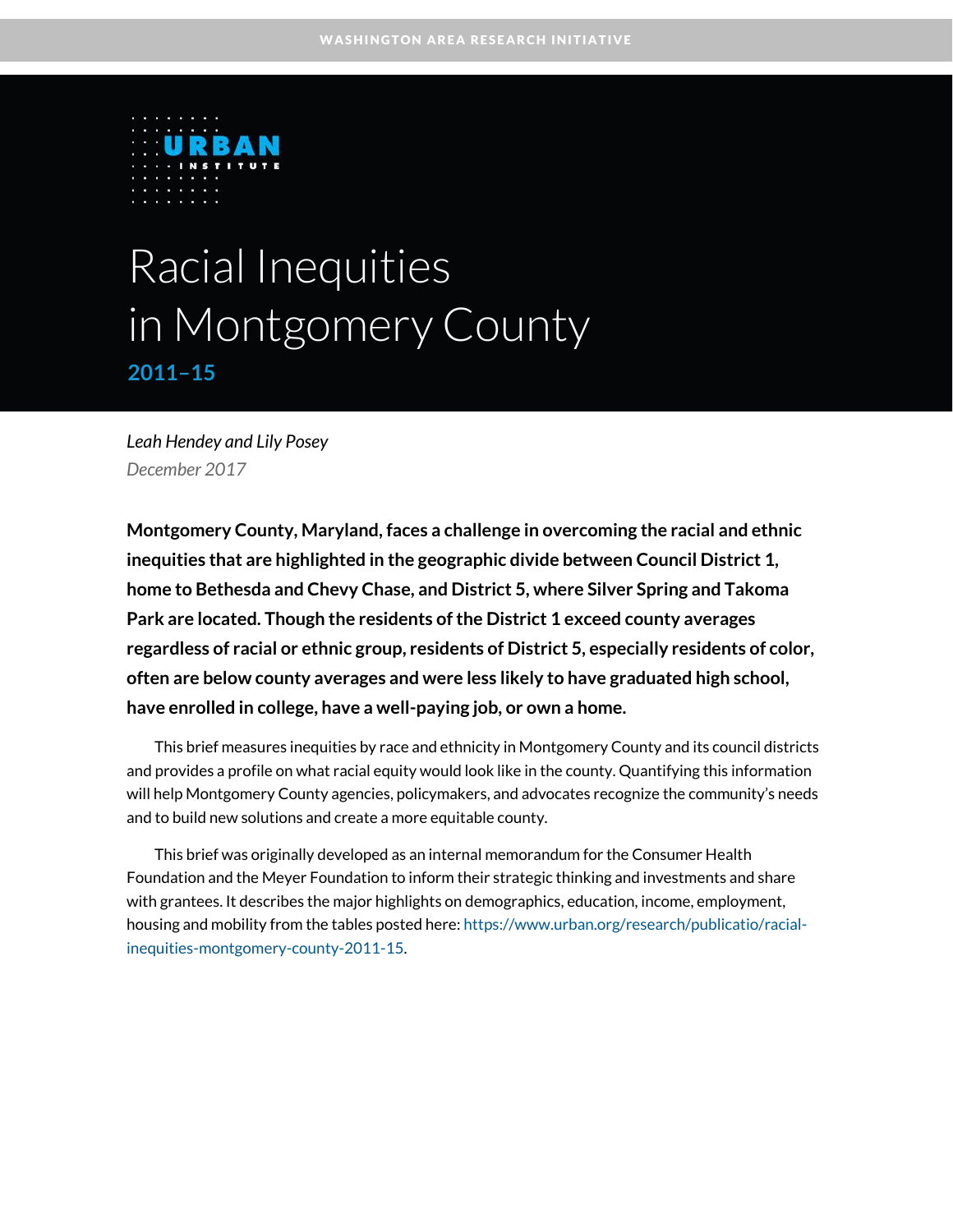# Methodology

We present the methodology first to make it easier to understand what follows. There are important caveats to be aware of when interpreting the data. This brief includes data presented for Montgomery County and the five county council districts (figure 1):

- **District 1 (including Bethesda, Poolesville, and Potomac)**
- **District 2 (including Clarksburg, Damascus, and Germantown)**
- **•** District 3 (including Gaithersburg and Rockville)
- **District 4 (including Laytonsville, Olney, and Wheaton)**
- District 5 (including Burtonsville, Silver Spring, and Takoma Park[\)](#page-16-0)<sup>1</sup>

### FIGURE 1

### **Council Districts in Montgomery County, Maryland**



**Sources:** OpenStreetMap and contributors CC-BY-SA and Montgomery County geographic information systems. **Note:** The light gray boundaries represent census tracts and the red are council districts.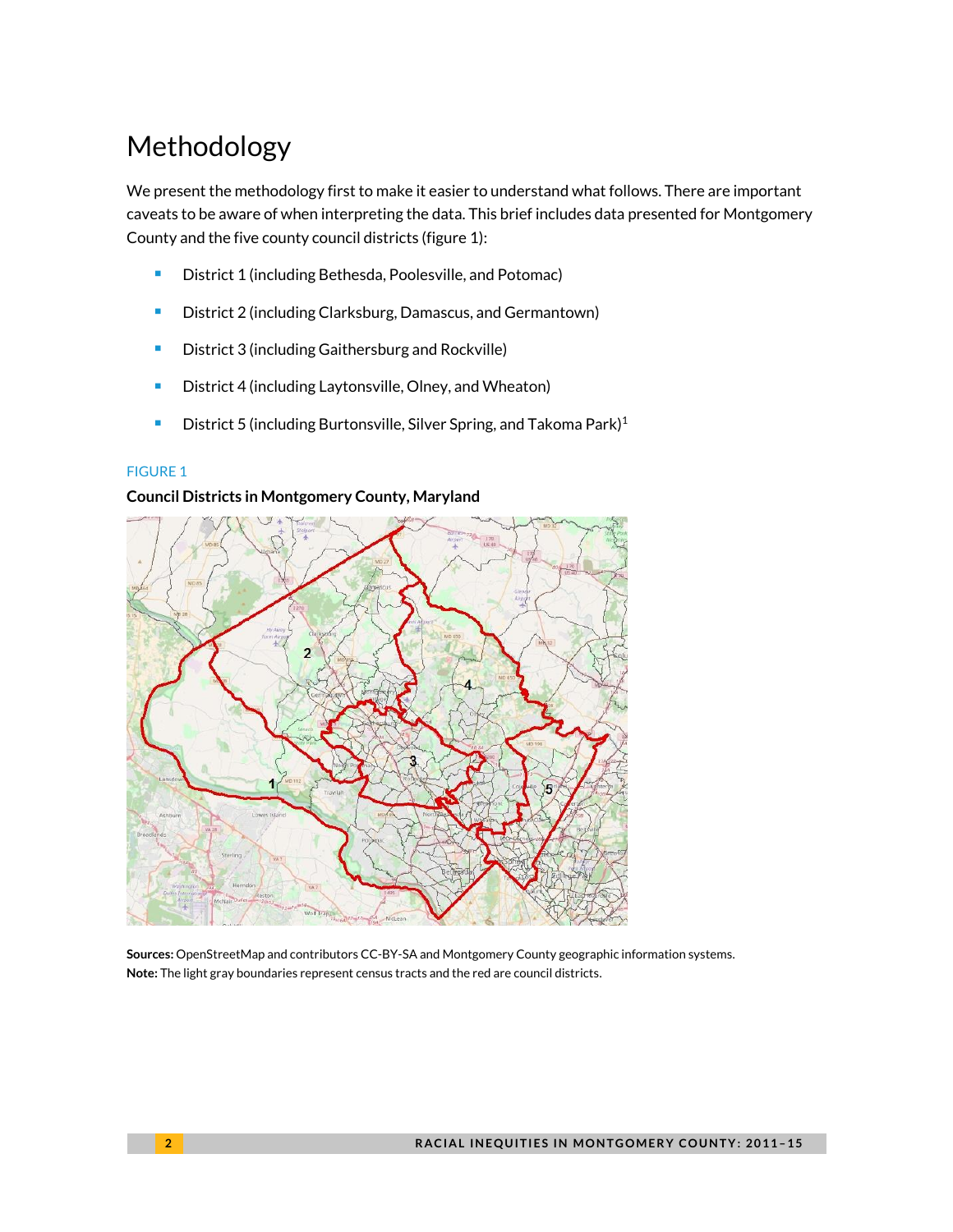### **Categorizing the Montgomery County Population by Race and Ethnicity**

Racial and ethnic groups used in this brief are not mutually exclusive because of the tabulations available in the American Community Survey. Further breakouts by nationality are also not available, and the categories we use may mask some of these differences. We use the following categorization:

- White (non-Hispanic)
- Black (and no other race, regardless of ethnicity[\)](#page-16-1)<sup>2</sup>
- Hispanic (of any race, including those who identify as Latino)
- **Asian or Pacific Islander (those who identified either as Asian or Native Hawaiian and other** Pacific Islander and no other race, regardless of ethnicity) $3$
- American Indian, Alaskan Native, other or multiple races (all regardless of ethnicity[\)](#page-16-3)<sup>4</sup>

Because the groups are not mutually exclusive, percentages may not total to 100. In the above categories, Hispanics can also appear in the black, Asian, Pacific Islander, American Indian, Alaskan Native, other, or multiple race groups. Though there are inequities that American Indian, Alaskan Native, and other or those who identify as multiracial race, the American Community Survey does not have sufficient sample sizes to break out the data for these groups.

Though the information is more limited because of the tabulations the American Community Survey provides, we have included information on Montgomery County's foreign-born population. This includes all people born outside of the US who would not be considered "native" (people born in Puerto Rico or other US island areas or born abroad to American parents are native).

### **Calculation of Equity Gaps**

One method to explore what an equitable Montgomery County would look like is to close the *equity gaps* between whites and other racial and ethnic groups. These gaps are calculated based on the countywide white rate for the indicator. At the district level, the comparison is still with the countywide white rate. For example, to calculate the gap in the poverty rate for blacks in District 1 (11 percent), we compare it with the countywide white poverty rate (4 percent) and determine the additional number of blacks in District 1 that would leave poverty if the black rate were equal to 4 percent. The gaps are rounded to the nearest 100 people or to the nearest 10 people if less than 100. Equity gaps for each race *should not be added together* as there may be some overlap between the Hispanic population and the black or the Asian or Pacific Islander populations.

### **Margins of Error**

The numbers and percentages in this brief and the accompanying tables are estimates based on the fiveyear 2011–15 American Community Survey. Because they are survey estimates and have margins of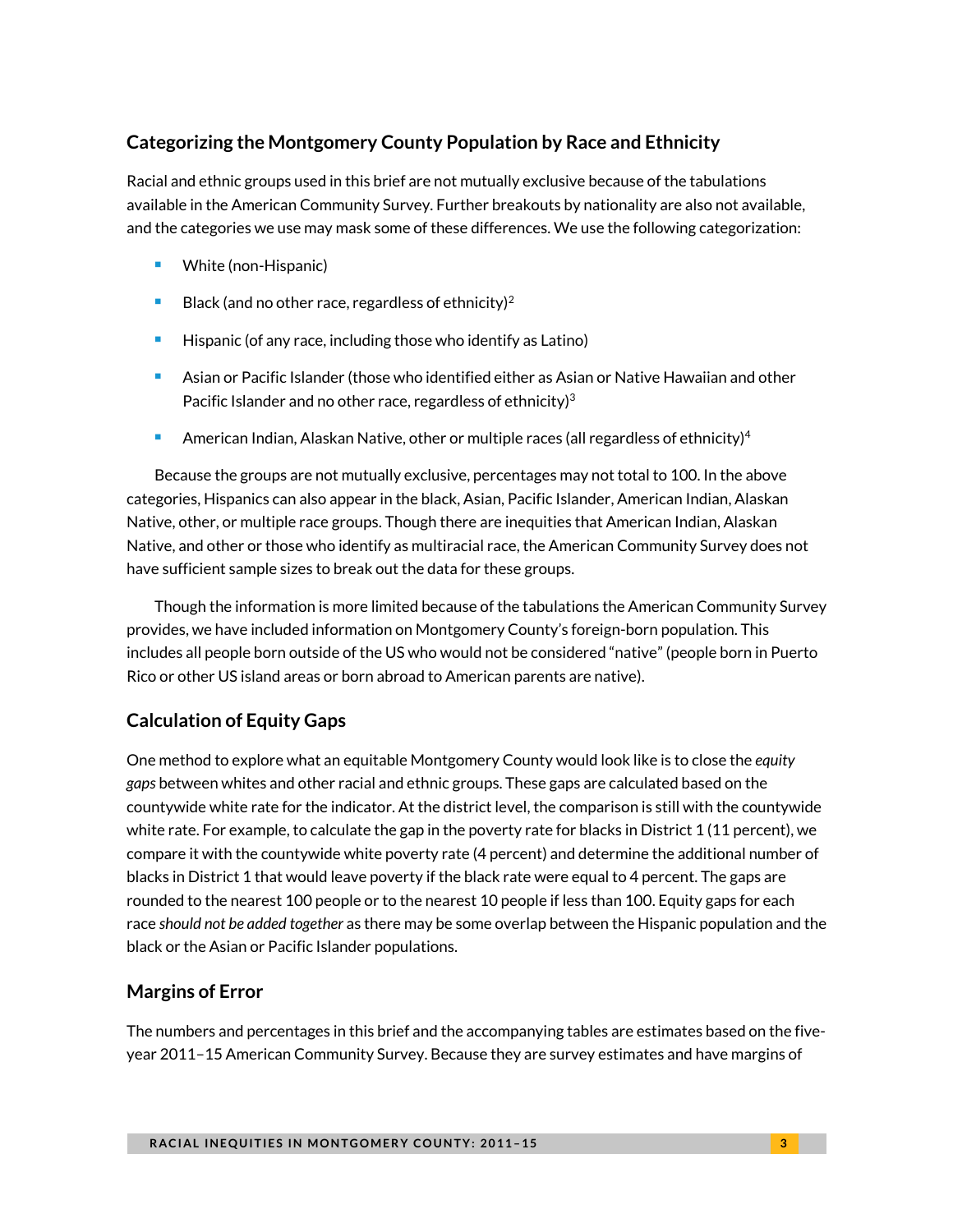error associated with them, readers should use caution when comparing numbers. The margins of error have been provided for each indicator in the accompanying tables.

We emphasize only estimates where the margins of error were small and the estimates are reliable. But when one looks at small subpopulations, the margins of error are likely to be relatively large and the estimates less reliable. We suppressed the data where we did not consider the estimates reliable.<sup>[5](#page-16-4)</sup> We also did not calculate the equity gaps if an estimate for a group in a district was not statistically significantly different than the countywide white estimate.

# **Demographics**

### **Race and Ethnicity**

In Montgomery County, the majority of residents (53 percent) were people of color. However, the largest group was white (47 percent), followed by blacks and Hispanics (18 percent each), and Asian or Pacific Islander (15 percent) (figure 2). Residents who identified as some other race, Native American or multiple races and non-Hispanic made up less than 4 percent of the population and are not shown in figure 2.

### FIGURE 2

### **Racial and Ethnic Composition of the Population by Council Districts in Montgomery County** *2011–15*



**Source:** American Community Survey, 2011–15.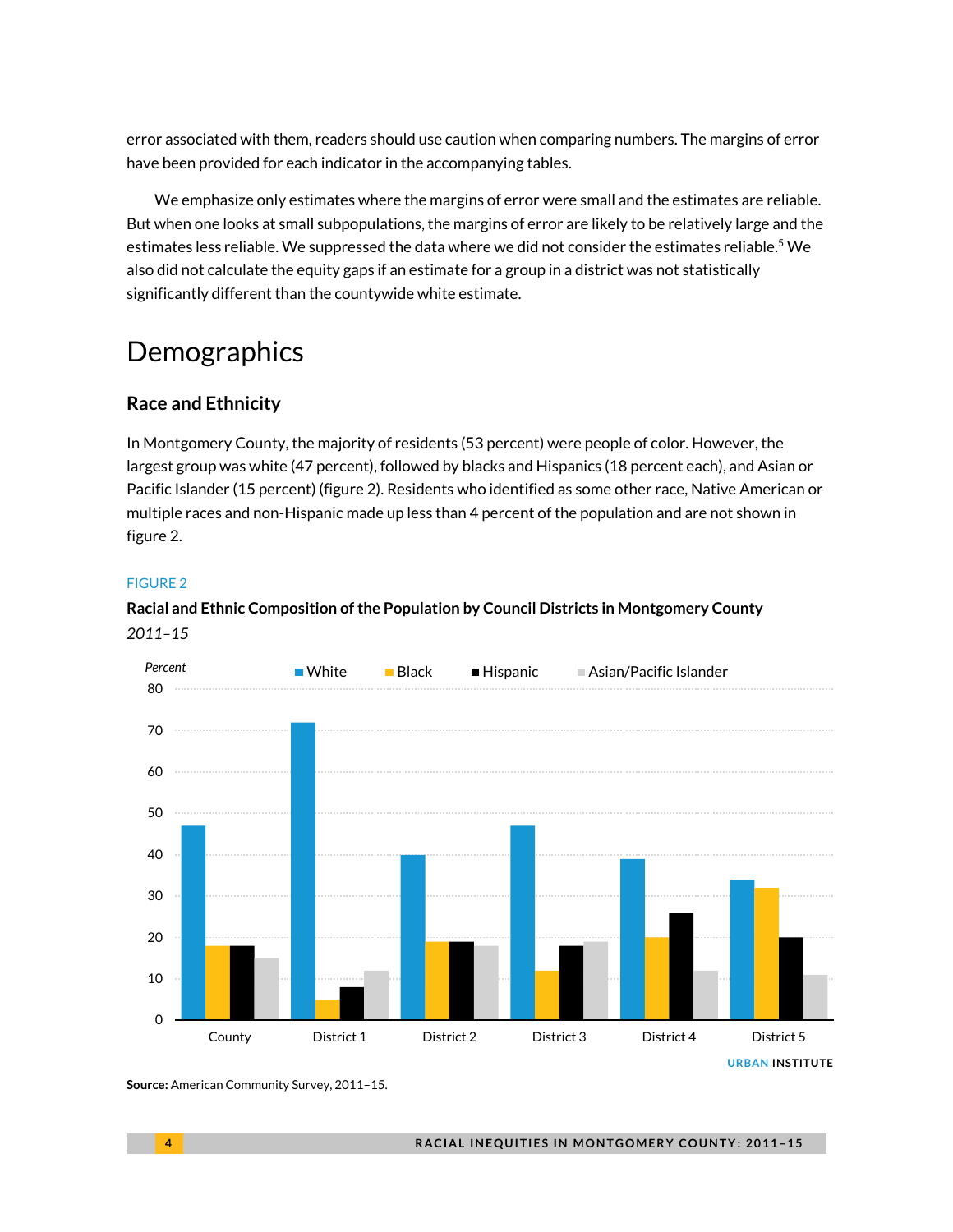The demographic distribution in the five county council districts varied widely (figures 2 and 3). In Districts 2 and 3, the breakdown of race and ethnicity mirrored that of the county: whites were the largest group, and blacks, Hispanics, and Asians or Pacific Islanders each represented roughly 20 percent of the population. District 2 had the highest proportion of whites (72 percent) and the lowest of blacks (5 percent) and Hispanics (8 percent). Districts 4 and 5 had the highest proportion of blacks (20 and 32 percent), Hispanics (26 and 20 percent), and the lowest of whites (39 and 34 percent).

As the map in figure 4 shows, many neighborhoods in Montgomery County were not very diverse in racial composition and people of color were more concentrated in certain areas. Of the 228 census tracts in the county, there were 41 in which whites made up more than 75 percent of the total tract population.

### FIGURE 3



**Spatial Distribution of Racial and Ethnic Groups by Council District in Montgomery County** *2011–15*

**Source:** American Community Survey, 2011–15. **Note:** In this figure, all groups are mutually exclusive.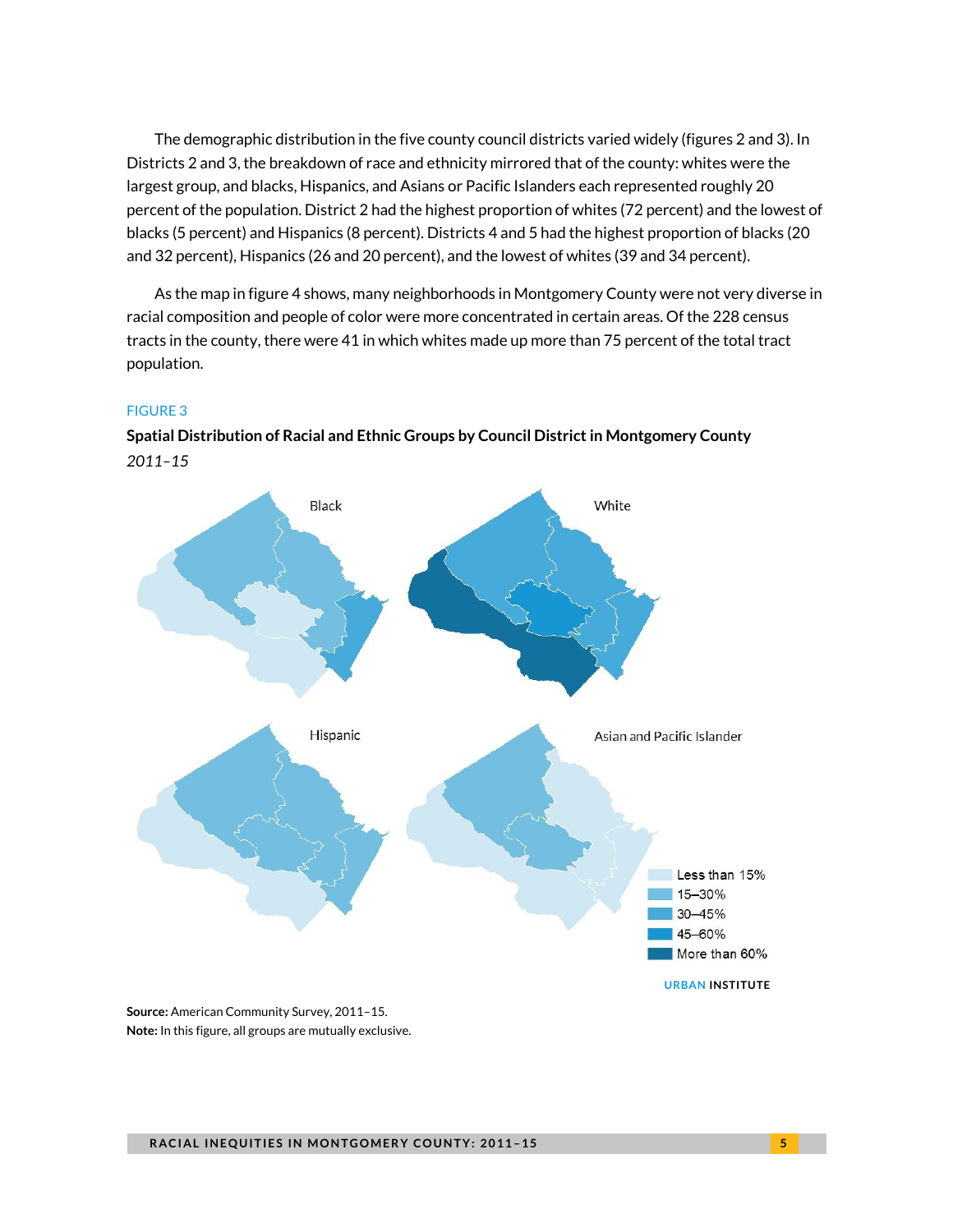**Racial Composition by Census Tract in Montgomery County** *2011–15*



**Source:** American Community Survey, 2011–15.

### **Age Distribution**

At the county level, most of the population (42 percent) was between ages 35 and 64, 21 percent was between ages 18 and 34, 24 percent was younger than 18, and 13 percent was age 65 and older. The age distribution in the county varies by racial and ethnic groups. The Hispanic and black populations tended to be younger, with children representing larger shares of the population for those groups than for whites and Asians or Pacific Islanders. Half of the black population and 58 percent of the Hispanic population was younger than age 35. By comparison, more than half of Asians or Pacific Islanders and two-thirds of whites were age 35 and older. Almost 20 percent of whites were age 65 and older, compared with just 5 percent of Hispanics and 9 percent of blacks.

### **Foreign-Born Population**

Across all districts, the immigrant population made up roughly one-third of the population, except in District 1 where the immigrant share of the population was lower and made up roughly one-fourth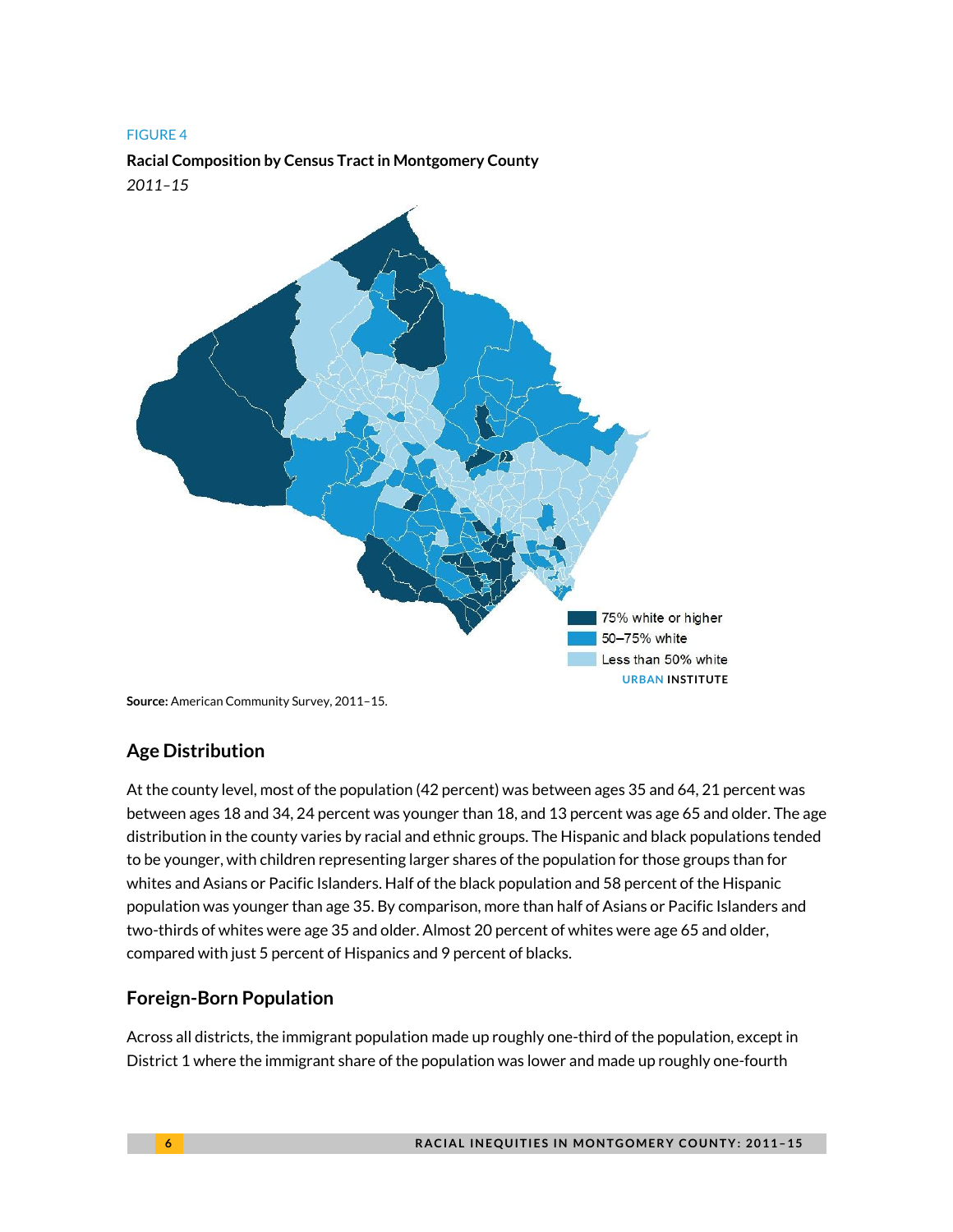(figure 5). Across racial and ethnic groups, Asians or Pacific Islanders were more likely to be foreign born (71 percent), followed by Hispanics (56 percent), blacks (35 percent), and whites (11 percent).



### FIGURE 5

**Share of the Population That Is Foreign Born by District**

**URBAN INSTITUTE**

**Source:** American Community Survey, 2011–15.

### Educational Attainment

There were substantial differences in educational attainment for Hispanic and immigrants in Montgomery County. Nearly all white adults (98 percent) age 25 and older held a high school degree or GED, as did 97 percent of native-born adults, 92 percent of black adults, and 92 percent of Asian or Pacific Islander adults. For Hispanic adults, 69 percent had a high school diploma, and 83 percent of immigrants did. However, the patterns of educational attainment also differed by council district. In District 1, 98 percent of the total population had a high school degree, compared with 87–92 percent in the other districts.

Looking at race, ethnicity, and nativity within districts, there is stark contrast. Hispanics and immigrants in District 1 had much higher educational attainment, where 92 and 95 percent, respectively, had high school degrees than in District 5, where only 60 percent of Hispanics and 77 percent of immigrants had high school degrees. However, the share of blacks with a high school degree was consistent across districts (92–93 percent). In an equitable Montgomery County, 42,700 more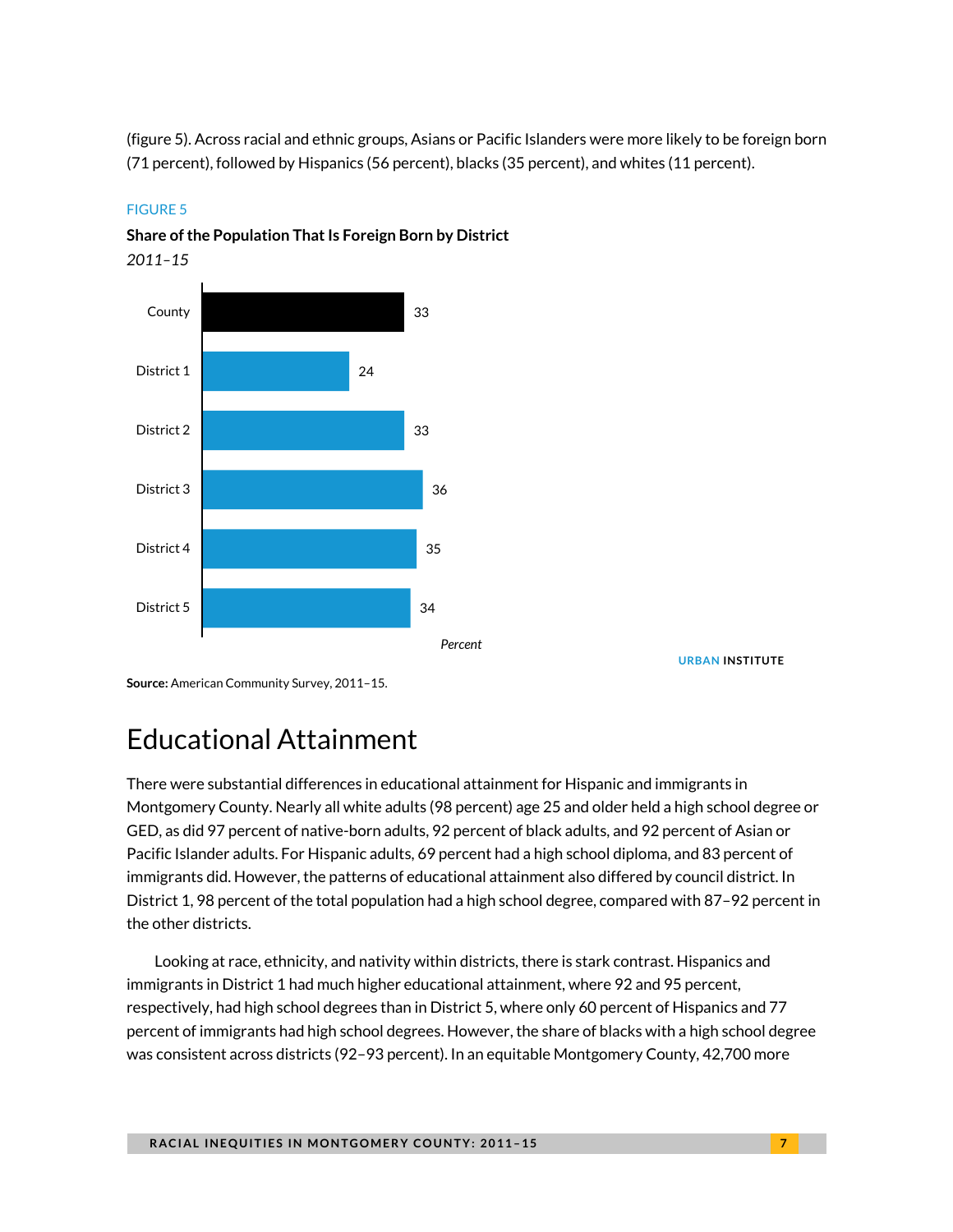immigrants, 31,800 more Hispanics, 6,500 more Asians or Pacific Islanders, and 6,200 more black adults would have high school degrees.

Like high school educational attainment, there were substantial differences in college education for Hispanic and immigrants. White and native-born adults had the highest shares of adults with at least some college education (88 and 86 percent, respectively), followed by Asian or Pacific Islander adults (81 percent), and black adults (72 percent). Hispanic and immigrants had the lowest shares of adults with at least some college (45 percent and 65 percent, respectively).

For blacks and Hispanics in District 1, the rate of high school degree attainment was not statistically different from the rates for the white population. Similarly, in District 1, all racial and ethnic groups had a college education attainment rate that was not statistically different from the white rate. In an equitable Montgomery County, 64,800 more immigrants, 46,500 more Hispanics, 17,500 more blacks, and 7,300 more Asians or Pacific Islanders would have some college education (figure 6).

### FIGURE 6

**Increase in Number of People with a High School Degree with Equity** *2011–15*



**Source**: American Community Survey, 2011–15.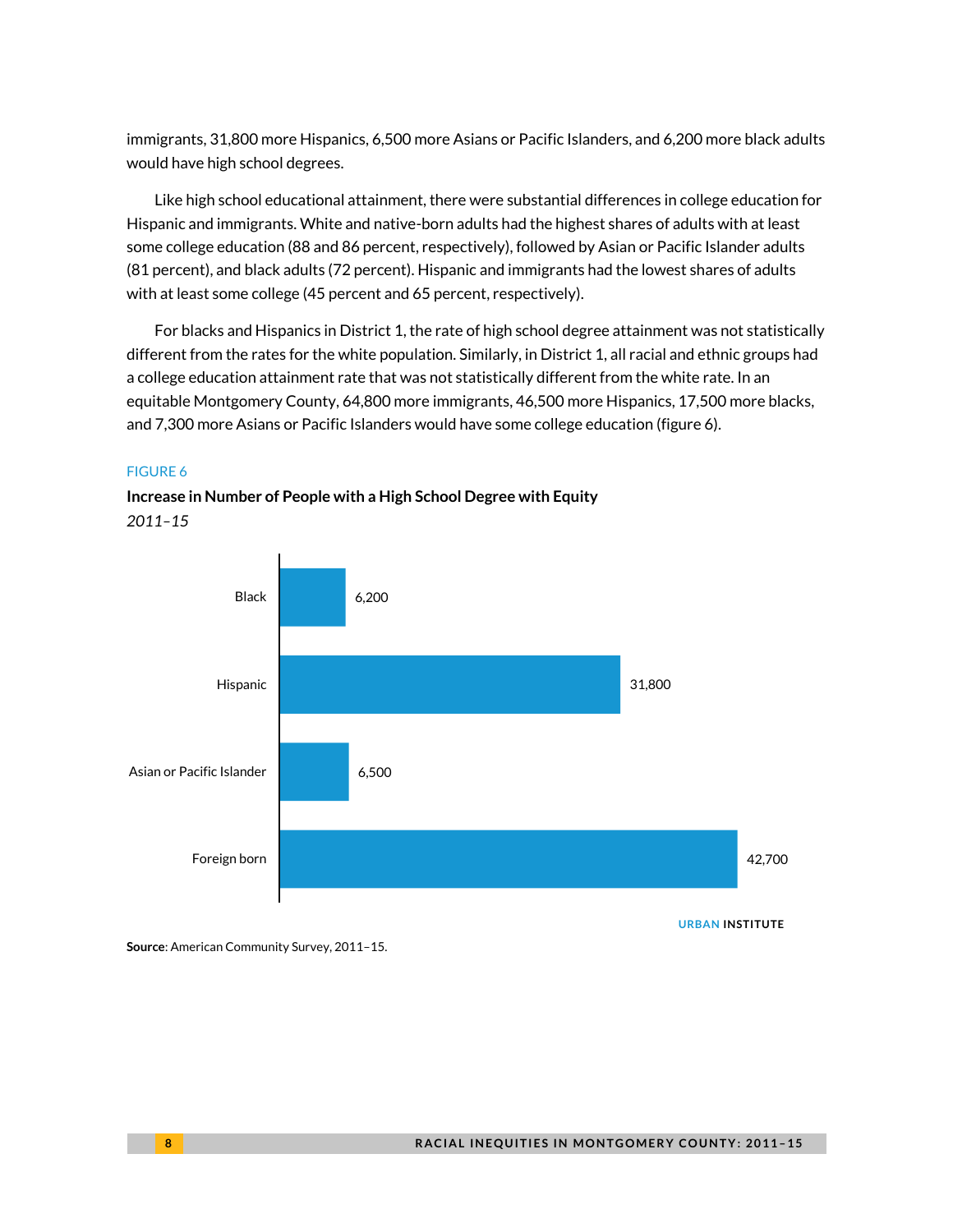*In an equitable Montgomery County, 42,700 more immigrants, 31,800 more Hispanics, 6,500 more Asians or Pacific Islanders, and 6,200 more black adults would have high school degrees. And 64,800 more immigrants, 46,500 more Hispanics, 17,500 more blacks, and 7,300 more Asians or Pacific Islanders would have some college education.*

### Income

Among households, which include both families and households where single adults or nonrelated people live together, the average income in Montgomery County was \$133,500. Households headed by whites had average incomes nearly 1.8 times larger than those headed by blacks or Hispanics. Asian- or Pacific Islander–headed households had average incomes right around the county average (figure 7).

The highest average household income was in District 1 (\$205,600) where every racial and ethnic group had an income above \$100,000. This average was more than double District 5, the lowest, at \$102,500. Within all districts, there was variation in average household income by racial and ethnic group, with households headed by white adults having higher average incomes than households headed by black adults or Hispanic adults. For example, in District 5, households headed by whites had average incomes of \$129,800, compared with \$71,600 for households headed by Hispanics and \$81,100 for households headed by blacks.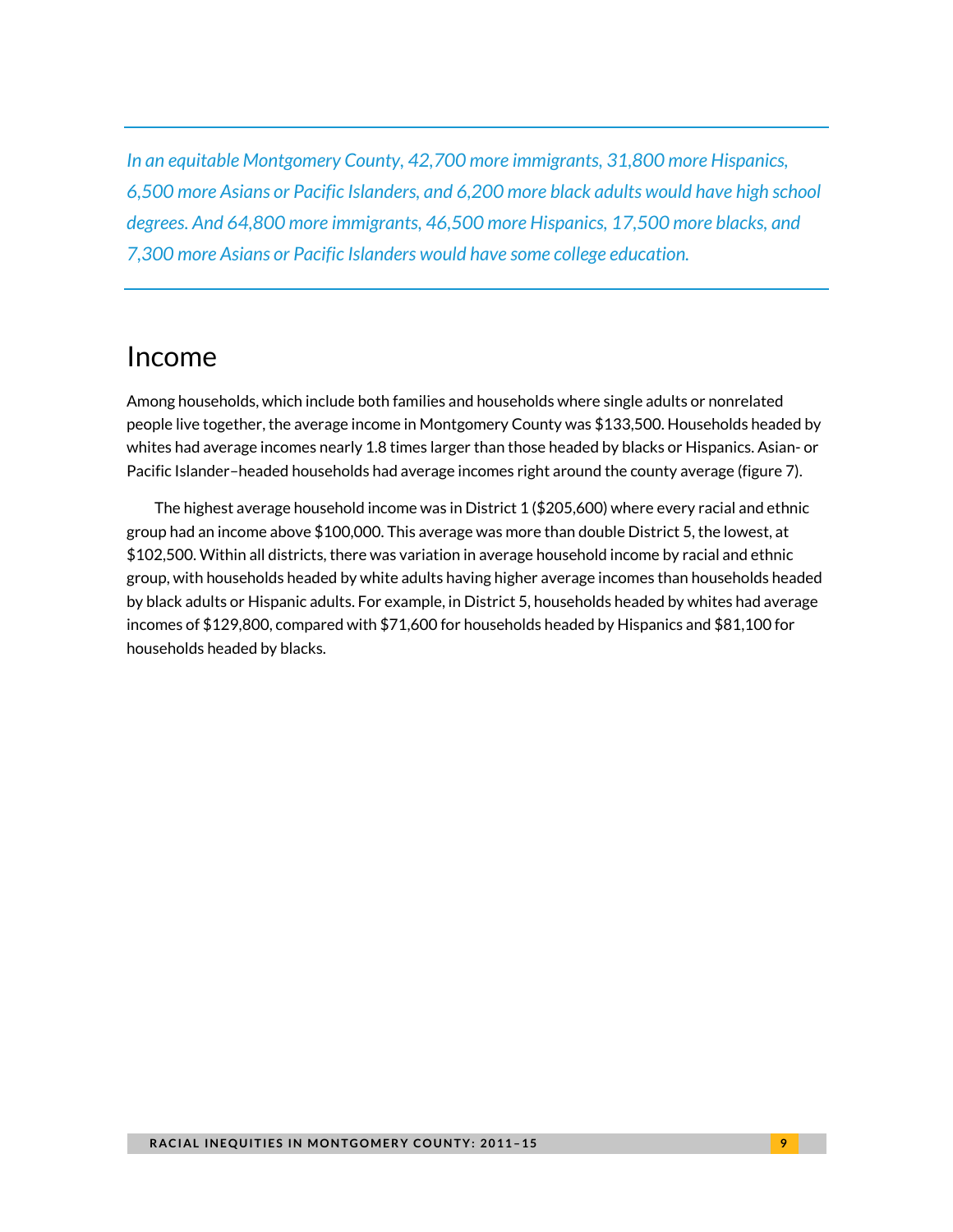**Average Household Income in 2015 Dollars**

#### *2011–15*



**URBAN INSTITUTE**

**Source**: American Community Survey, 2011–15.

According to the Massachusetts Institute of Technology Living Wage calculator, the living wage in Montgomery County, which would enable a full-time worker to provide for a family with two children, is approximately \$34.87/hour or about \$72,000 in annual income.<sup>[6](#page-16-5)</sup> Yet, 3 in 10 families in Montgomery County had incomes of less than \$75,000. There were clear racial and ethnic inequities, as well as geographic disparities, in the families who had incomes below the living wage level in Montgomery County (figure 8[\).](#page-16-6) <sup>7</sup> More than half of black and Hispanic families had an annual income of less than \$75,000 whereas only one-third of Asian or Pacific Islander families and 16 percent of white families had incomes below that level. In District 5, the share of families with incomes of less than \$75,000 (40 percent) was more than three times the share of families in District 1 (13 percent). In an equitable Montgomery County, an additional 16,000 Hispanic families, 14,000 black families, and 5,000 more Asian or Pacific Islander families would have incomes above \$75,000.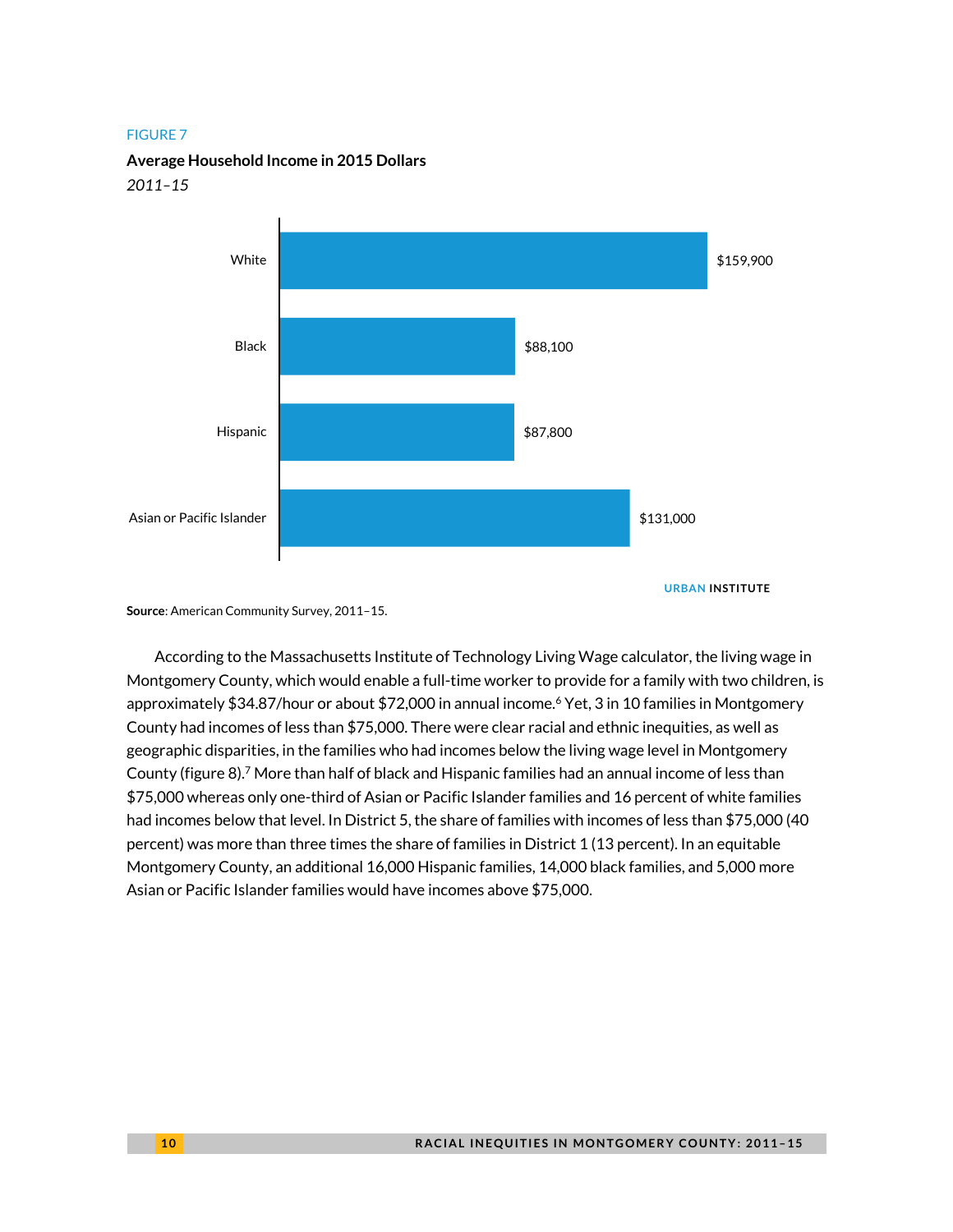

### **Share of Families with Annual Income below \$75,000 in 2015 Dollars** *2011–15*

**URBAN INSTITUTE**

**Source**: American Community Survey, 2011–15.

White families and Asian or Pacific Islander families were more likely to have high incomes, just over 30 percent of white families and 20 percent of Asian or Pacific Islander families had annual incomes of more than \$200,000. By comparison, only 9 percent of black families and 6 percent of Hispanic families had an annual income over \$200,000. More than 25 percent of black or Hispanic families in District 1 had incomes over \$200,000, but that fell to less than 10 percent in all other council districts.

In Montgomery County, 7 percent of the population lived below the federal poverty level. Twelve percent of Hispanics, 11 percent of blacks, 9 percent of immigrants, 6 percent of Asian or Pacific Islanders, and 4 percent of whites were poor. In an equitable Montgomery County, 17,500 more immigrants, 14,800 more Hispanic, 13,100 more black and 3,500 more Asian or Pacific Islander residents would live above the poverty level. More than half of these residents would be located in Districts 4 and 5.

The child poverty rate for Montgomery County was 8 percent, but the child poverty rate for blacks (16 percent) was double the county rate and eight times the white rate (2 percent). The child poverty rate for Hispanics (14 percent) was seven times the white rate, and the child poverty rate for Asians or Pacific Islander (6 percent) was under the county rate, but it was still three times the white rate.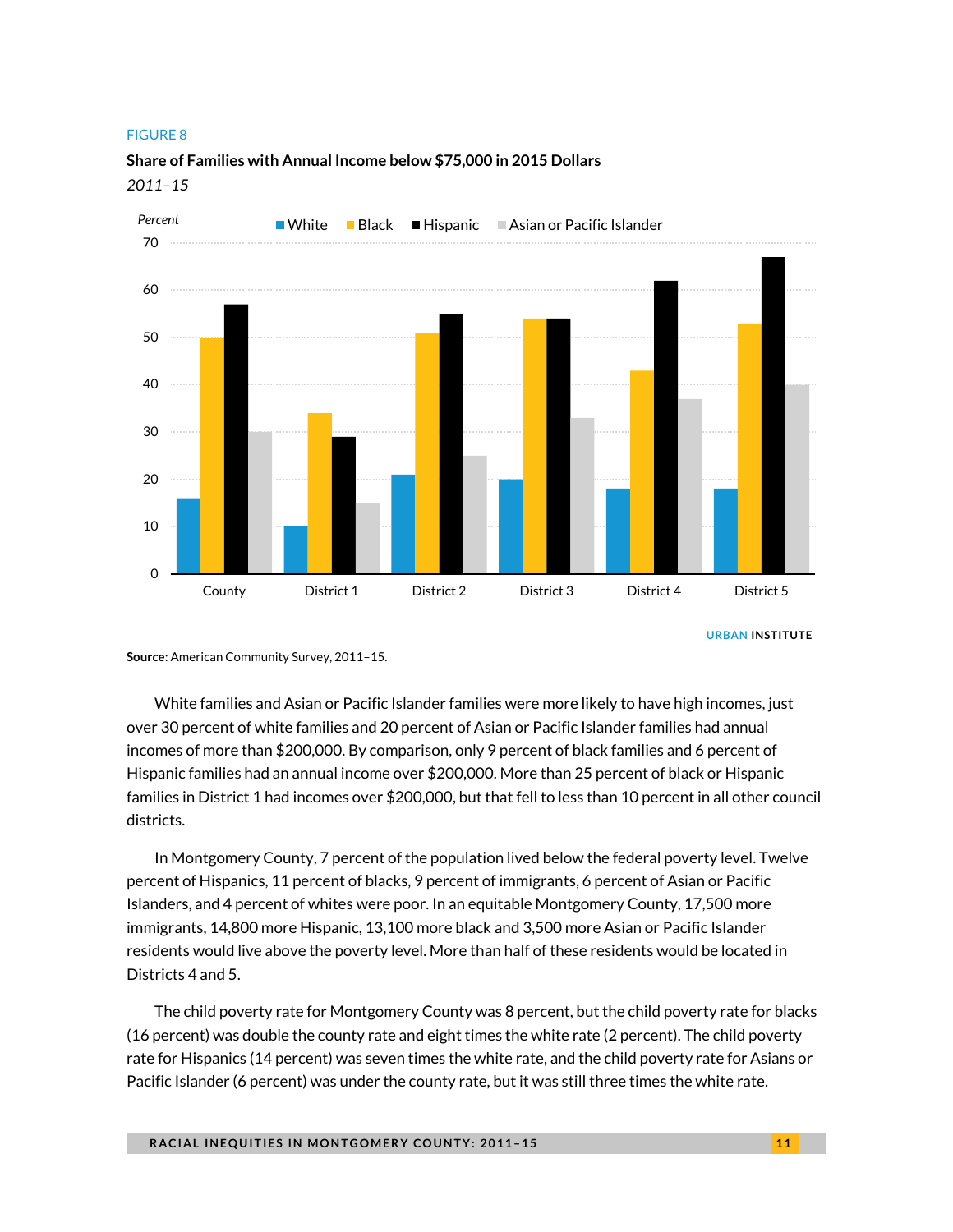*In an equitable Montgomery County, an additional 16,000 Hispanic families, 14,000 black families, and 5,000 more Asian or Pacific Islander families would have incomes above \$75,000. And 17,500 more immigrants, 14,800 more Hispanic, 13,100 more black and 3,500 more Asian or Pacific Islander residents would live above the poverty level.*

# Employment

For residents of Montgomery County ages 16 to 64, whites had the highest employment rate (78 percent), closely followed by Hispanics (77 percent). Blacks in this age group had the lowest employment rate (73 percent). There was little variation in the employment rates geographically, all districts have rates of 76 or 77 percent.

When looking at the population age 16 and older in the labor force, which includes people who are employed or actively looking for work (unemployed), inequities in employment are revealed. Despite higher labor force participation rates, blacks and Hispanics had higher unemployment rates at 10 percent and 8 percent, respectively, compared with 6 percent countywide, 4 percent for whites, and 5 percent for Asian or Pacific Islanders. In an equitable Montgomery County, 6,200 more black residents and 3,800 more Hispanic residents would be employed, with more than half of these residents living in Districts 4 and 5 (figure 9).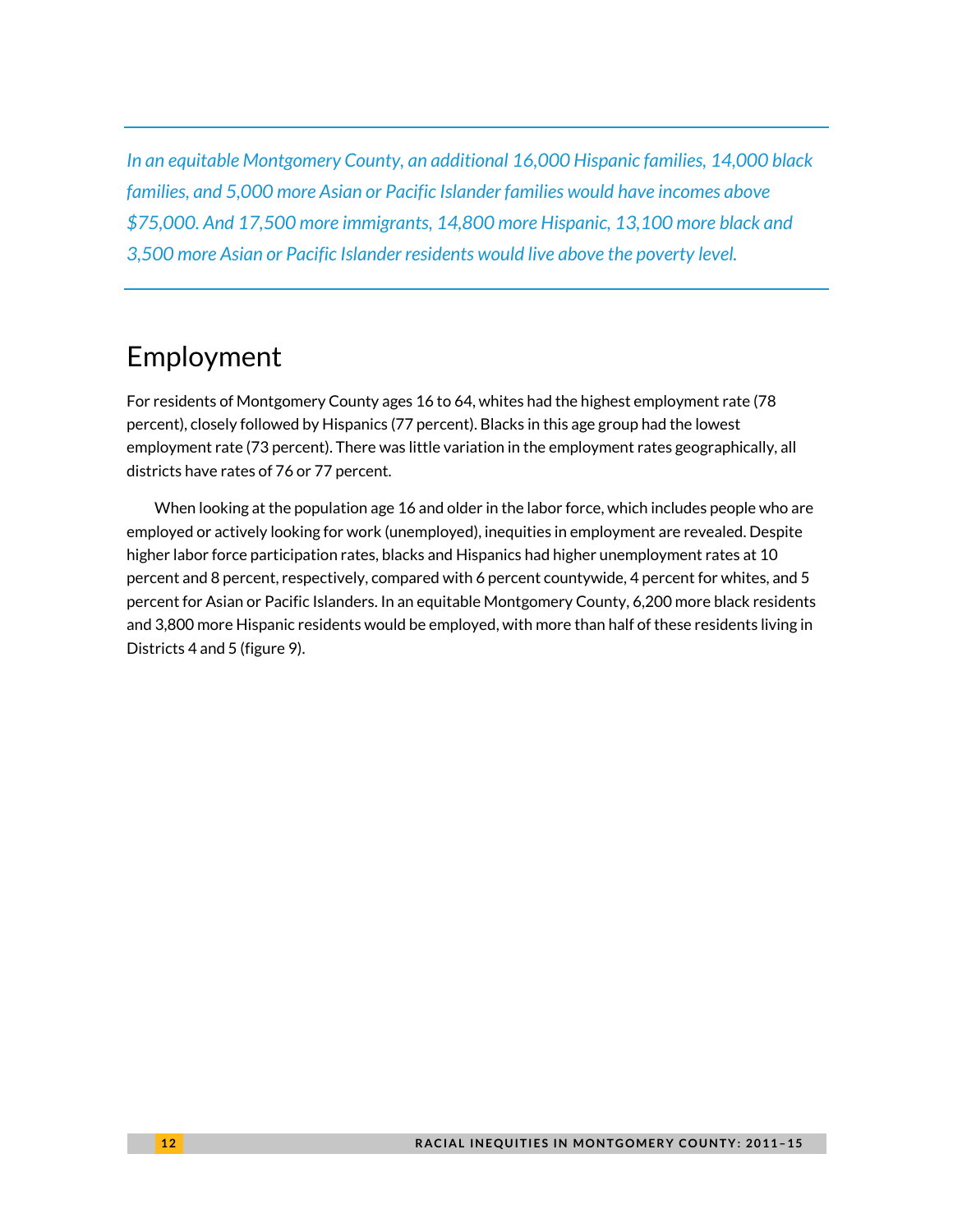### **Increase in the Number of Employed People with Equity in Montgomery County** *2011–15*



**Source**: American Community Survey, 2011–15. **Note:** There was no statistical difference between the Asian or Pacific Islander and white unemployment rate.

Of those age 16 and older, 49 percent were working full time in Montgomery County, which was roughly the case across council districts and racial or ethnic groups. Of those working full time, black and Hispanic workers were more likely to earn less than \$35,000. A little less than half of Hispanic residents and one-third of black residents age 16 and older in Montgomery County working full time earned less than \$35,000, compared with only 10 percent of whites (figure 10). More than one-quarter of residents ages 16 and older in Districts 4 and 5 were working full time and earning less than \$35,000. In an equitable Montgomery County, 24,800 fewer Hispanics, 12,900 fewer blacks, and 5,600 fewer Asian or Pacific Islanders who are working full time would have earnings below \$35,000.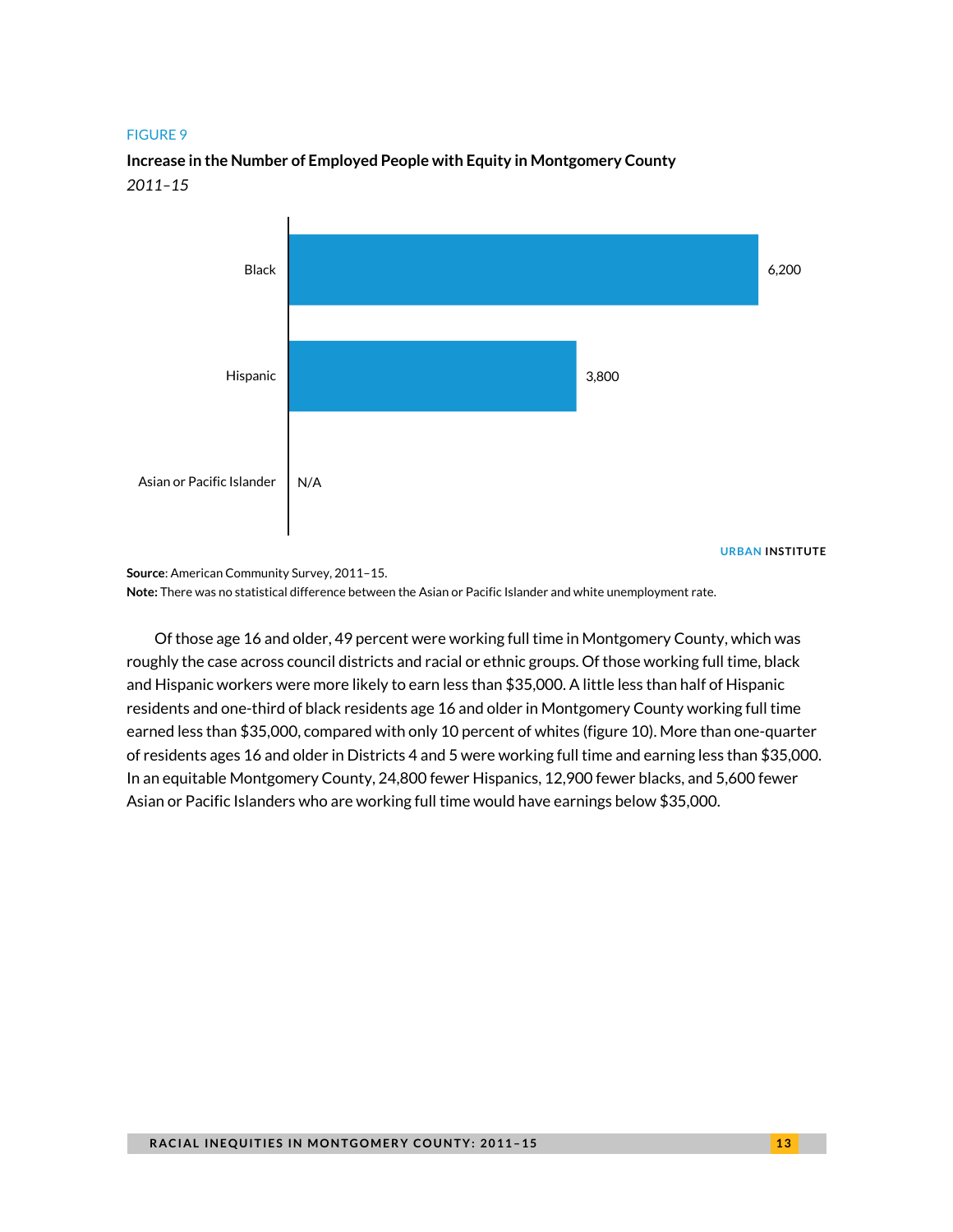**Share of Population Working Full Time with Earnings below \$35,000** *2011–15*



**URBAN INSTITUTE**

**Source**: American Community Survey, 2011–15.

At the county level, more than half of those working full time earned less than \$75,000 annually. More than 8 in 10 Hispanic residents, 7 in 10 black residents, and 5 in 10 Asian or Pacific Islander residents working full time did not earn this living wage, compared with 4 in 10 white residents. In an equitable Montgomery County, an additional 29,000 Hispanic residents, 19,900 black residents, and 7,500 Asian or Pacific Islander residents working full time would earn a living wage.

Some of the inequities in income may be attributable to occupational differences. More than threequarters of whites and Asians or Pacific Islanders worked in management, business, science or art occupations compared with less than half of blacks and one-quarter of Hispanics. Blacks (20 percent) and Hispanics (32 percent) were much more likely to work in service occupations than whites (8 percent). There was more even distribution across sales and office occupations by race and ethnicity, but Hispanics were much more likely to work in natural resources, construction, and maintenance occupations (18 percent) than other groups (2–3 percent).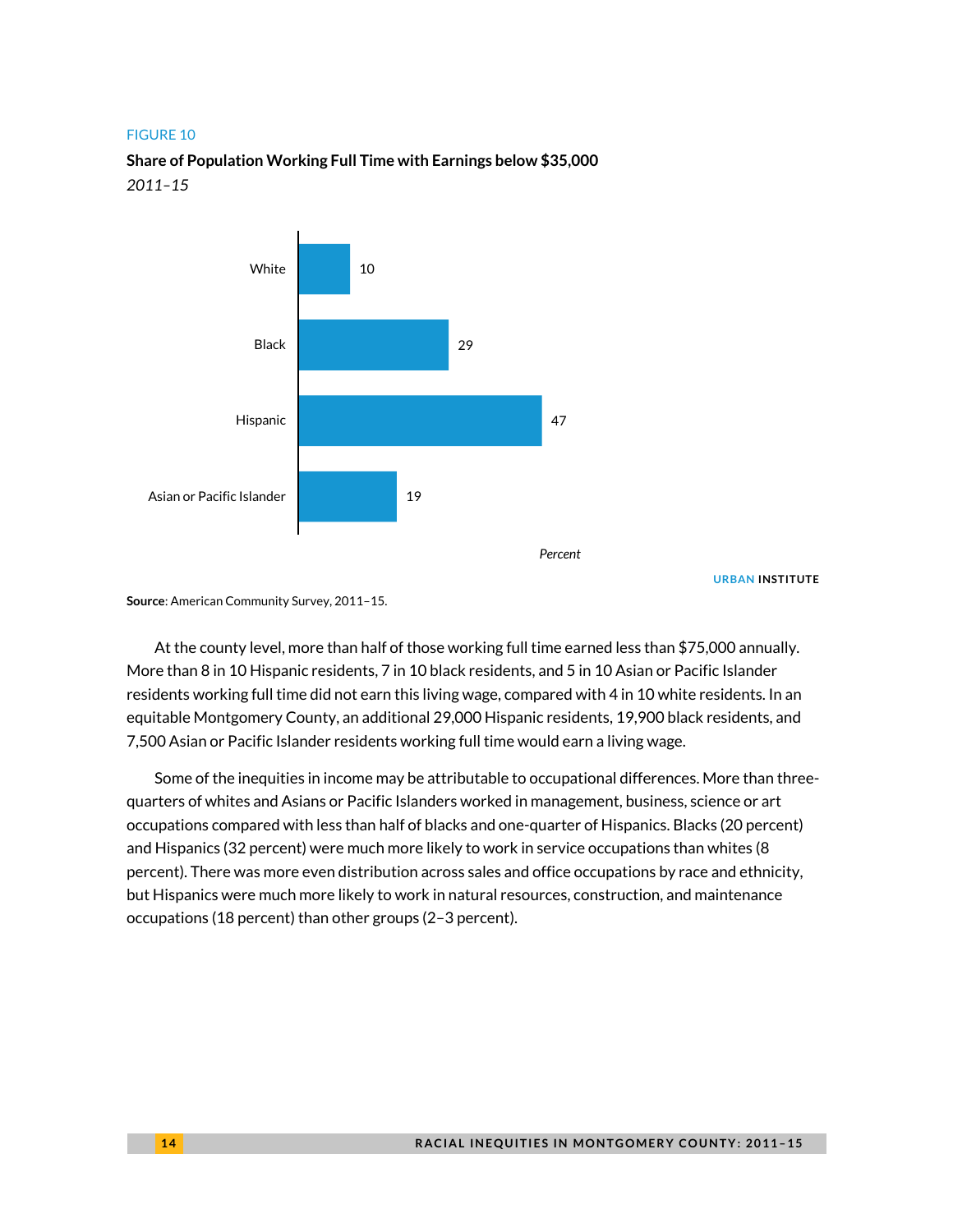*In an equitable Montgomery County, 24,800 Hispanics, 12,900 blacks, and 5,600 Asian or Pacific Islanders who are working full time would have earnings below \$35,000. And an additional 29,000 Hispanic residents, 19,900 black residents, and 7,500 Asian or Pacific Islander residents working full time would earn a living wage.*

## Homeownership and Mobility

The homeownership rate for Montgomery County was 66 percent. Whites and Asians or Pacific Islanders have the highest homeownership rates (75 and 74 percent), followed by Hispanics (50 percent), and blacks (44 percent).

District 5 has the lowest homeownership rate (53 percent) across all racial and ethnic groups, and District 2 has the highest (75 percent). The pattern in homeownership rates by race and ethnicity at the county level was also found across districts (figure 11). In an equitable Montgomery County, 19,600 more blacks, 12,000 more Hispanics, and 800 more Asians or Pacific Islanders would be homeowners, and the most gains in homeownership would occur in District 5.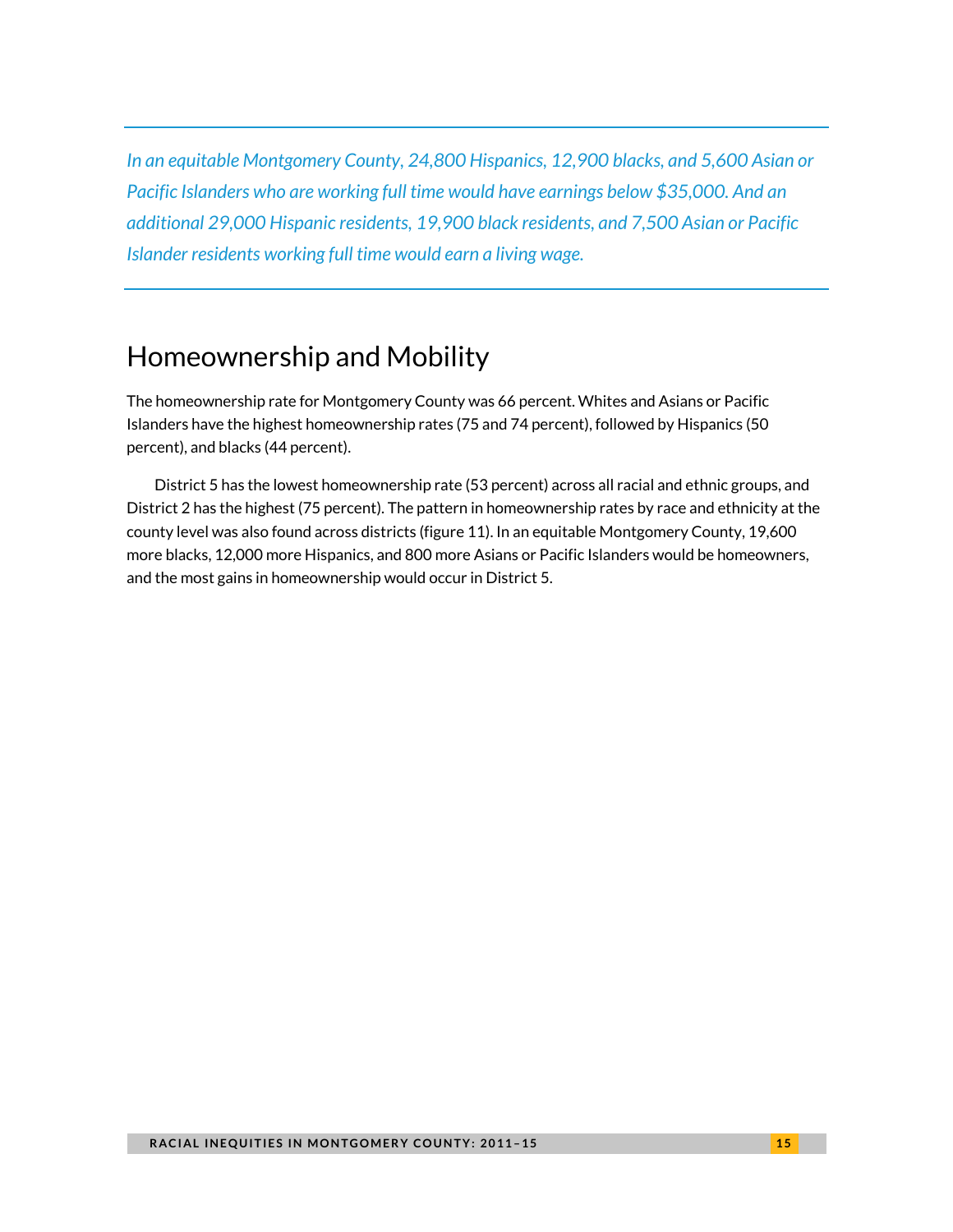**Homeownership Rate by District in Montgomery County**

*2011–15*



**Source**: American Community Survey, 2011–15.

*In an equitable Montgomery County, 19,600 more blacks, 12,000 more Hispanics, and 800 more Asians or Pacific Islanders would be homeowners, and the most gains in homeownership would occur in District 5.* 

About 14 percent of Montgomery County residents moved in the previous year, comparable to the national rate of 15 percent. Mobility was 18 percent for blacks and Hispanics, 13 percent for Asians or Pacific Islanders, and 10 percent for whites.

Only 6 percent of Montgomery County residents moved into the county from somewhere outside of the Montgomery County in the previous year; this mobility accounted for less than half of all moves for those who moved in the previous year in the county. District 1 and District 5 had the highest mobility rates from outside the county (8 percent each). Blacks also had slightly higher rates of moving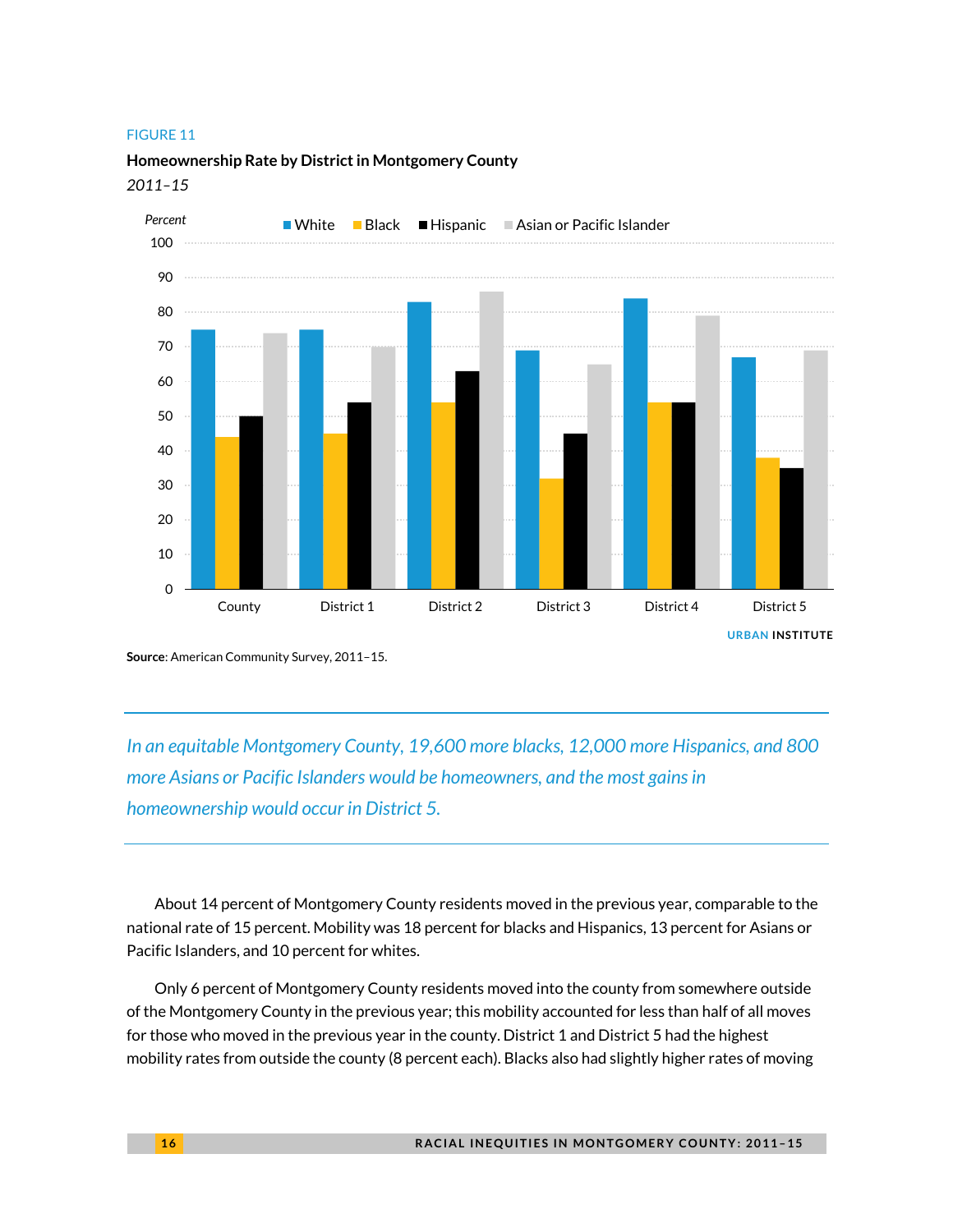in from outside the county at 8 percent, compared with 5 percent for whites and 6 percent for Hispanics and Asians or Pacific Islanders.

### Notes

- <span id="page-16-0"></span>1. "All Districts Map," Montgomery County Council, accessed December 5, 2017, [http://www.montgomerycountymd.gov/council/district\\_map.html.](http://www.montgomerycountymd.gov/council/district_map.html)
- <span id="page-16-1"></span>2. Only 3 percent of blacks in Montgomery County in 2011–15 who identified as their race as black alone also identified as Hispanic.
- <span id="page-16-2"></span>3. Less than 1 percent of Asian or Pacific Islanders also identified themselves as Hispanic.
- <span id="page-16-3"></span>4. There is more overlap between this category and the Hispanic category in Montgomery County than we find for blacks and Asians or Pacific Islanders. About 95 percent of those identified as some other race, 43 percent of those who identify as American Indians, 26 percent of those who identify as two or more races also identify as Hispanic.
- <span id="page-16-4"></span>5. Estimates have been suppressed if the Coefficient of Variation for the estimate is greater than 30 percent (US Census Bureau 2009).
- <span id="page-16-5"></span>6. Represents the living wage in 2015. See "Living Wage Calculation for Montgomery County, Maryland," Living Wage Calculator, Massachusetts Institute of Technology, accessed December 5, 2017, [http://livingwage.mit.edu/counties/24031.](http://livingwage.mit.edu/counties/24031)
- <span id="page-16-6"></span>7. Earnings are discussed in the employment section. This section focuses on all income for a family. The American Community Survey tabulation do not break out incomes at \$72,000, so we have used \$75,000 as the closest proxy.

### Reference

US Census Bureau. 2009. *[A Compass for Understanding and Using American Community Survey Data: What Researchers](https://www.census.gov/content/dam/Census/library/publications/2009/acs/ACSResearch.pdf)  [Need to Know](https://www.census.gov/content/dam/Census/library/publications/2009/acs/ACSResearch.pdf)*. Washington, DC: US Government Printing Office.